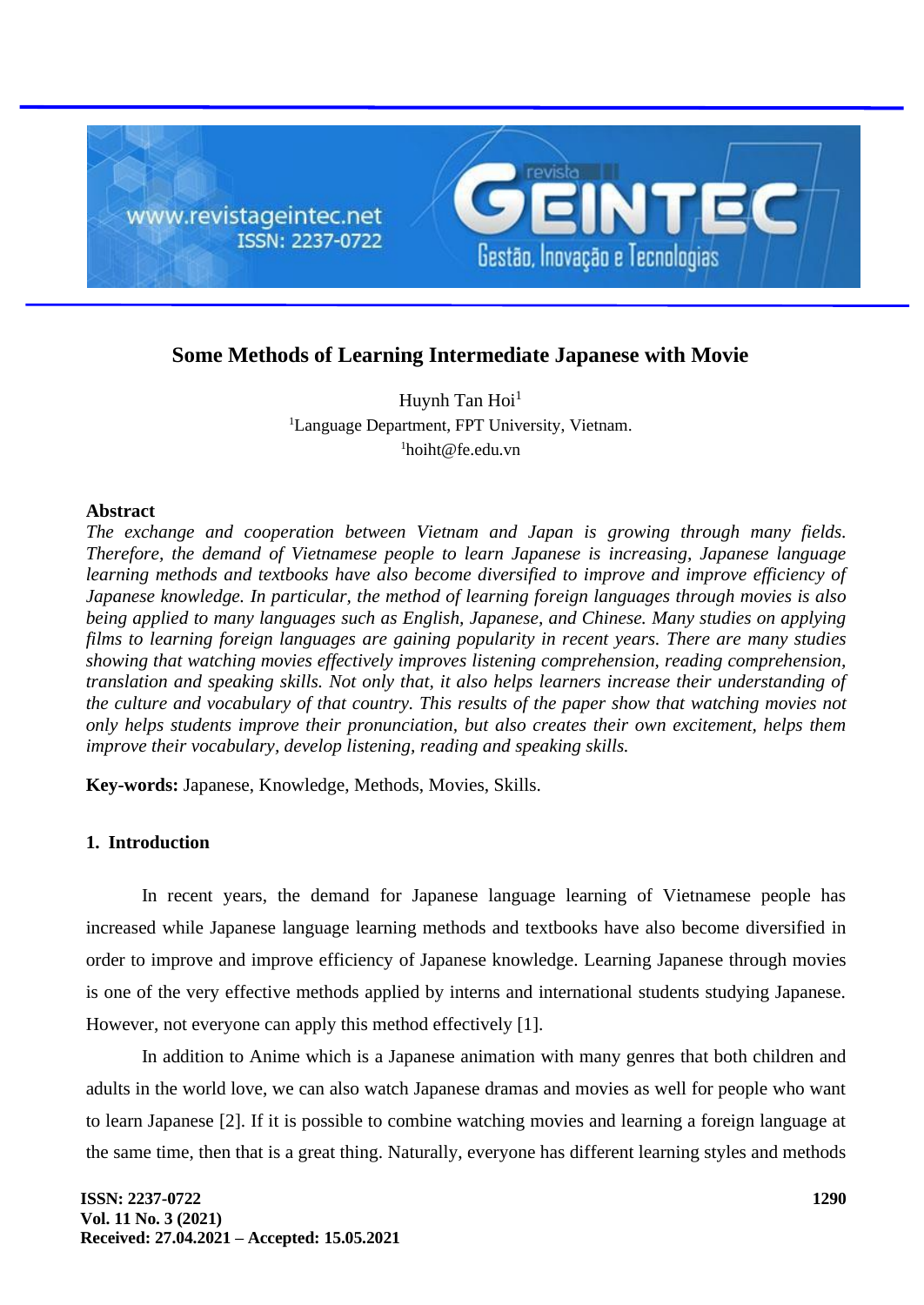for learning a foreign language. This method can help learners increase their knowledge, skills and excitement when it comes to movies with interesting content [3].

## **2. Content of Research**

## **2.1. Literature Review**

Since before the 20th century, the process of teaching foreign languages has often focused on teachers and teaching methods. On the contrary, from the late 20th century until now, when the learner and learning-centered perspective has taken the leading role and has clearly achieved higher efficiency, the focus has shifted to learners and learning method aims to create and develop learners' autonomy and self-responsibility, to meet their own needs and help them become lifelong learners [2].

Thus, the methods of learning foreign languages have become diversified and applied by many people, but it is up to the learners to apply those methods effectively or not. Learning Japanese through Anime has also been researched by many authors and Anime is one of the famous Japanese cultures which are widely popular all over the world. There are many advantages when choosing Anime as new material to support learning Japanese, especially listening and speaking practice [3].

Some people think that when we apply this learning method optimally, we will receive many benefits. That is to help us practice correct pronunciation skills like native speakers; accumulating many common sentences to communicate in Japanese in everyday life; grasp the appropriate use of words in different contexts; understanding more words and slang words that a book or dictionary is not covered. We can hear many Japanese voices in different regions and above all, we can communicate in Japanese gently, comfortably, without being bored [4].

Additionally, there is the fact that educators have no control over what students learn and view outside of the classroom. One of the main concerns about learners' interest in anime is that they can make broad judgments or assumptions about Japanese language and culture based solely on the anime they've watched. Since numerous studies have shown that anime has become a significant presence in most Japanese language learners, it has become part of the responsibility of Japanese educators to dispel prejudices about language and culture in anime. For example, students should be reminded not to expect Japanese to speak exactly like they do in anime and not to use words or phrases learned from anime until they are sure of the meaning. This explains why the anime should be introduced in the JFL classroom (Japanese Language Class) not only because it can be a good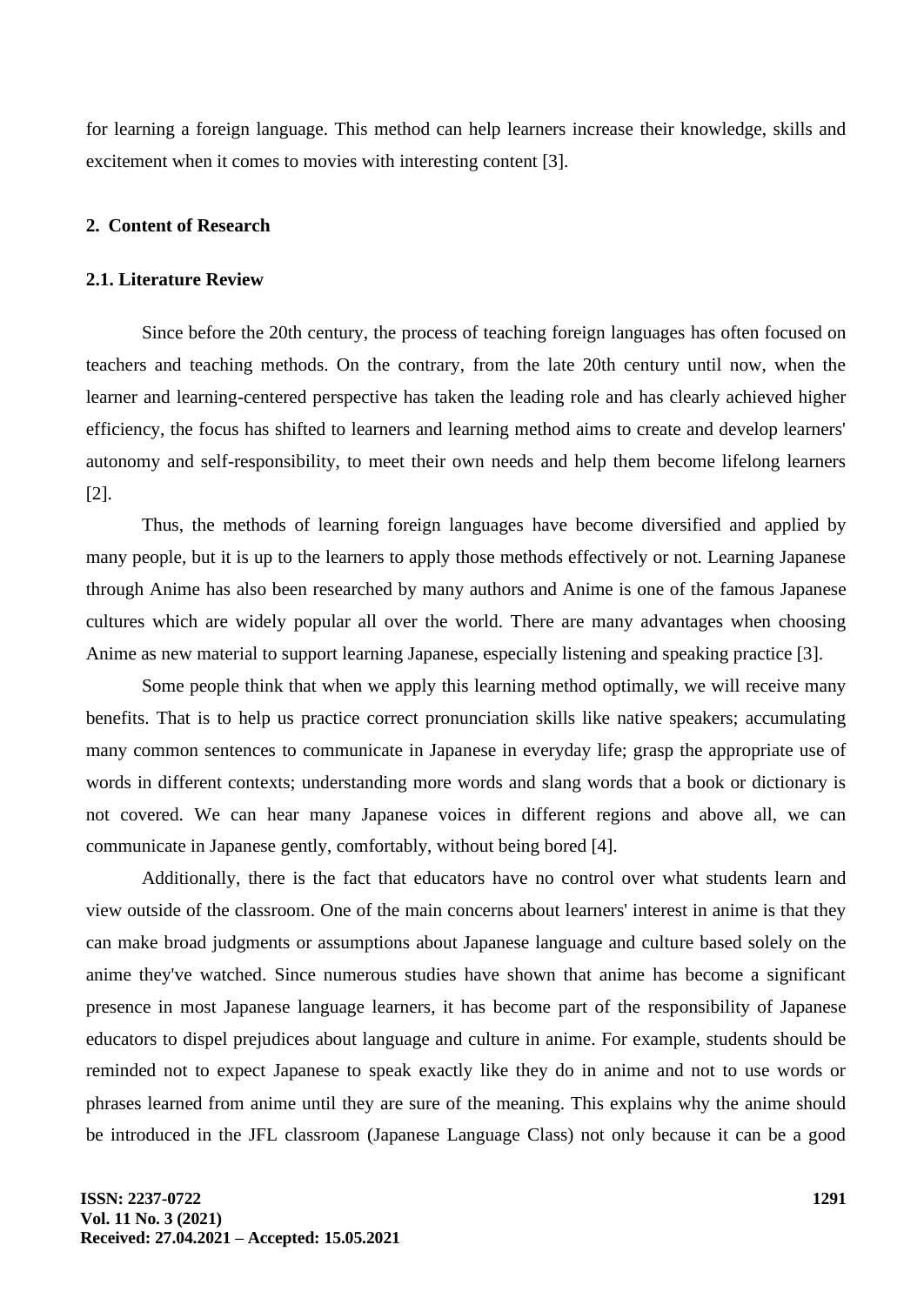teaching material but also to raise learners' awareness of language prejudices and culture in anime [5]. This method is also one of the methods applicable to the JLPT (Japanese Language Proficiency Test) on how to estimate the difficulty of dialogue lines in anime using Japanese words and grammar [6].

#### **2.2. The Popularity of Japanese Films in the World**

Japanese film industry of Japan, with a history of more than 100 years. Japan is one of the oldest and largest film industries in the world. In a Sight & Sound category of Asian cinema's best films, Japanese cinema ranks eighth in the top 12 of mainland Asia's most powerful films, with Tokyo Story (1953) is ranked first on the list. Japanese cinema has also won many prestigious awards such as the Academy Award for the Academy Award for the best foreign language film with four nominations (The Seeker (2008), Samurai I: Musashi Miyamoto (1955), Jigokumon (1954), Rashōmon (1951) [7].

Over the past 100 years, Japanese cinema has gone through many ups and downs, but always has unique works and its own strengths, including Japanese animated films, also known as is Sen and Chihiro in the Mystic World (2001) awarded the Academy Award for Best Animation and La Maison en Petits Cubes (2008) for the Academy Award for Best Short Animation. Currently Japan's anime industry is estimated to dominate the global animation production market at around 60% of the film produced.

#### **2.3. Some Problems when Applying the Method**

Learners can practice listening to Japanese, practicing reading and even practicing Japanese pronunciation through movies. However, when applying this Japanese learning method, some of the problems that we can encounter are as follows.

The first is that the film selection is not suitable for the current level. Finding a movie that suits your level is very important. If we just started learning Japanese, and choose a movie with confusing content, difficult-to-undestand speech or words, etc. we won't be able to absorb it because at that time the vocabulary and grammar were not enough to understand the movie [8]. On the contrary, when we have a good amount of knowledge in Japanese but still choose a movie that is too easy or too dependent on subtitles, it will be very difficult to improve our skills. To improve the level, it is very necessary to increase the difficulty level of the lesson.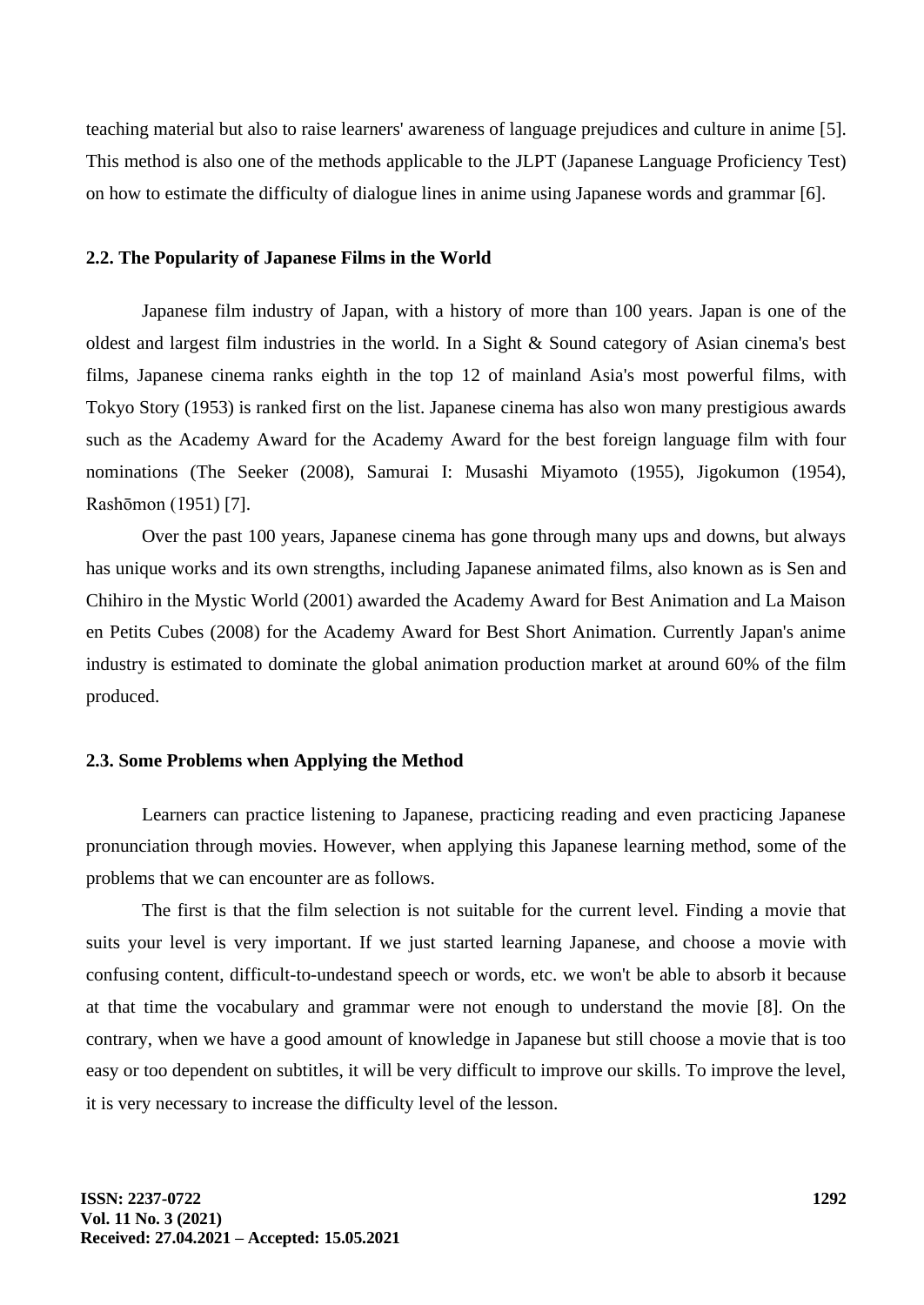Next is the length of the film is too long. If watching a movie for academic purposes, a movie with a long length will definitely not be suitable. Watching a 15 - 20 minute episode will be much more receptive. Especially for those who are just starting to learn Japanese, it is more effective to watch a short episode [3].

When we watch a movie, we don't just watch it once. We can practice listening, speaking, and checking vocabulary in movies when we feel curious, so it's not enough to watch the movie once. Therefore, choosing a movie with a moderate amount of time will be much easier. We can both enjoy the full content of the episode and can rewind to learn without causing boredom.

As mentioned above, if the purpose of watching movies is learning, that means that watching a movie once is of course not enough. Besides there are many things we need to practice like listening, speaking, vocabulary, watching movies once is not enough for us to grasp knowledge. Surely, when watching a movie, there are many places that make us wonder: "What does this word mean?", "How to pronounce this word?" etc. Watching it over and over will help us to better understand usage of certain grammar or vocabulary [5].

In addition, watching movies with incorrect subtitles is also an easy problem. In this era of technological development, we everyone can learn a lot with just a smartphone or a computer. It is easy to find a good Japanese movie with Vietnamese subtitles for study and entertainment purposes. However, sometimes we ignore the accuracy of those subtitles. If the subtitles are incorrect, it will greatly affect our Japanese knowledge.

# **2.4. Research Methodology**

The research paper is based on opinion polls on the Internet. The scope of the survey is at University. Respondents are students are studying at universities and reached intermediate Japanese proficiency level. The data and answers were then analyzed and discussed in order to confirm the effectiveness of this approach.

# **2.5. Results and Discussion**

The figure 1 below refers to the survey results of 40 students with intermediate Japanese proficiency from three classes in the method of studying Japanese through film. The results in the figure show that lot of students (33%) have applied the approach but not very effective.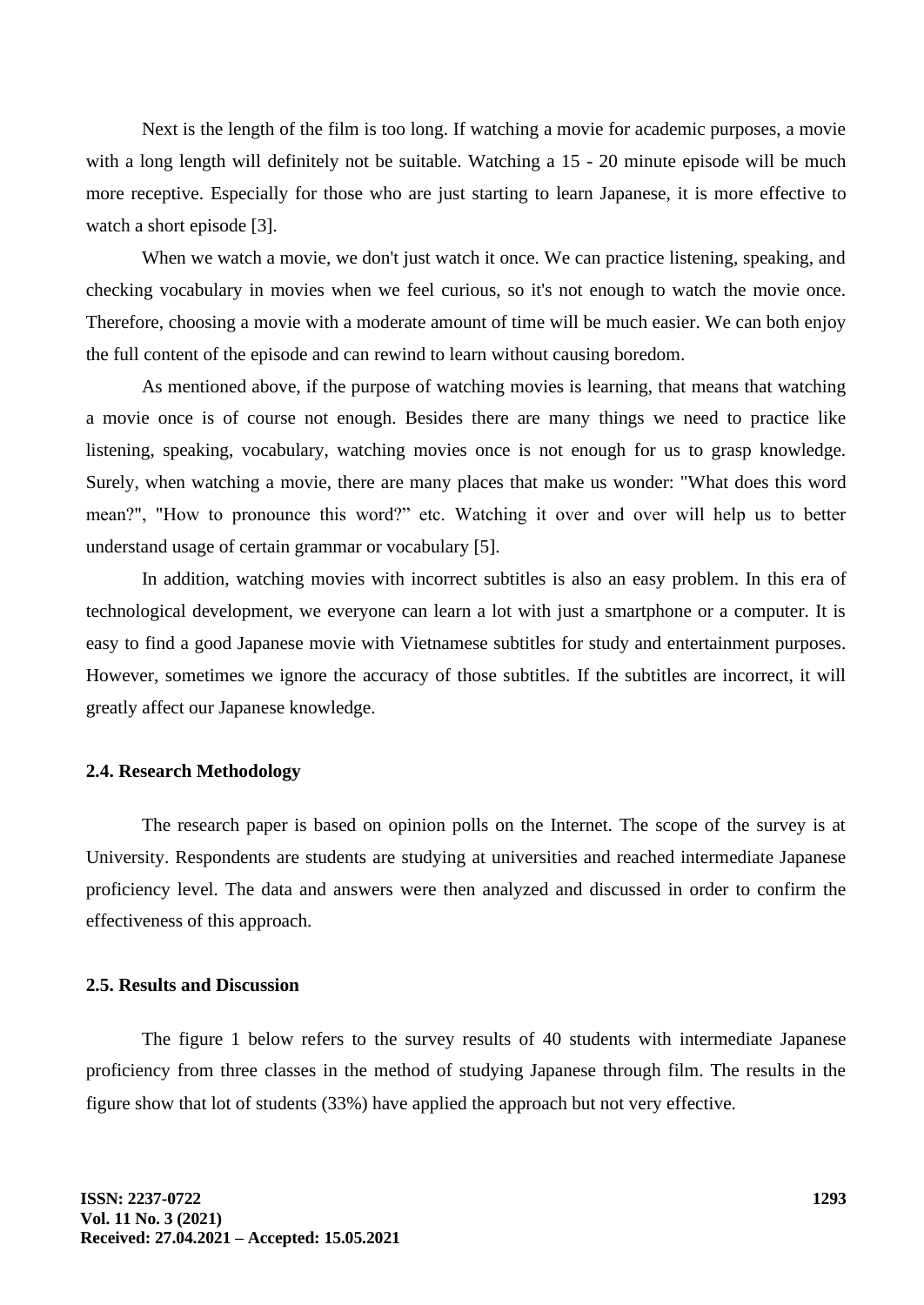

Figure 1 - Number of People who have Tried the Method of Learning Japanese through Film

The above figure also shows that those with intermediate Japanese proficiency have tried this method of learning Japanese but almost half of them are ineffective (Figure 1) while there are a few (13%) have never tried this approach. That means if they know how to improve Japanese language by watching Anime or Japanese movies, acquiring a second language is not that hard.



Figure 2 - Skills Acquired when Applying the Japanese Method of Learning through Movies

**ISSN: 2237-0722 Vol. 11 No. 3 (2021) Received: 27.04.2021 – Accepted: 15.05.2021**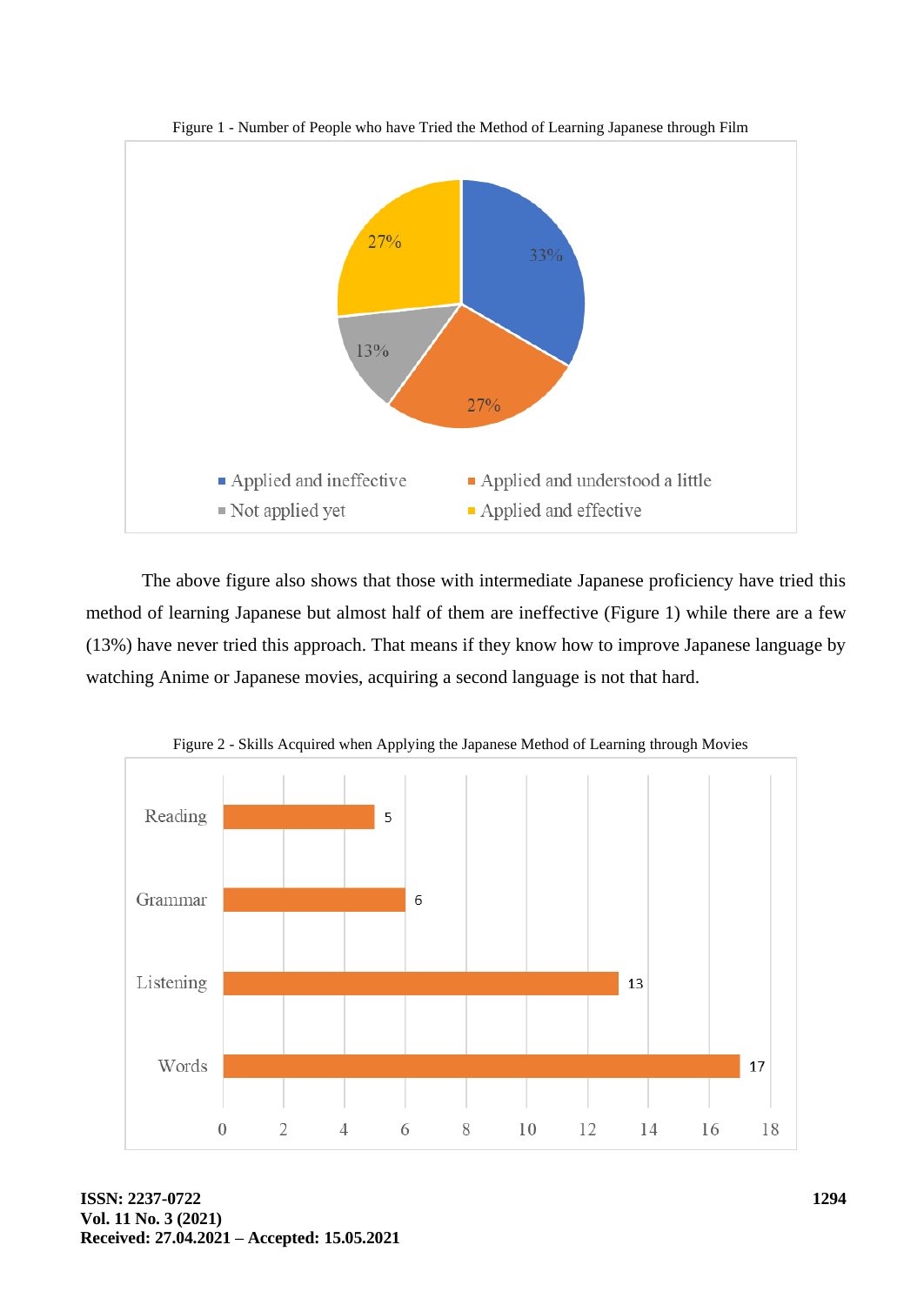Through the figure 2, those (30/ 40 respondents) who have used the method have grasped the amount of vocabulary and listening skills better. However, some skills such as reading comprehension and grammar skills are only understood by a few people. Thus, the figure shows that this movie-watching method can practice Japanese learning skills (Figure 2).





Most people (52%) think that this method is not very effective and there are answers that because they do not like to watch Japanese films and because they do not understand clearly or have time to watch, some people (15%) think that this is a good way and very effective, however, it takes time to adapt with the new method. Normally, the learners are not able to keep up with the speed and rhythm of Japanese although it is rather relaxing (Figure 3).

#### **2.6. Proposed Solutions**

First, you should watch the movie again with Japanese subtitles. When watching again, let's listen to the movie with only Japanese subtitles to get used to the typography and guess the meaning when listening to the actors speak. We can break the movie down into smaller segments to make it easier to learn [4].

During the playback process, if there are words that are not clear, press the button stop (Pause), then look up the meaning of the new word and rewrite the whole sentence containing the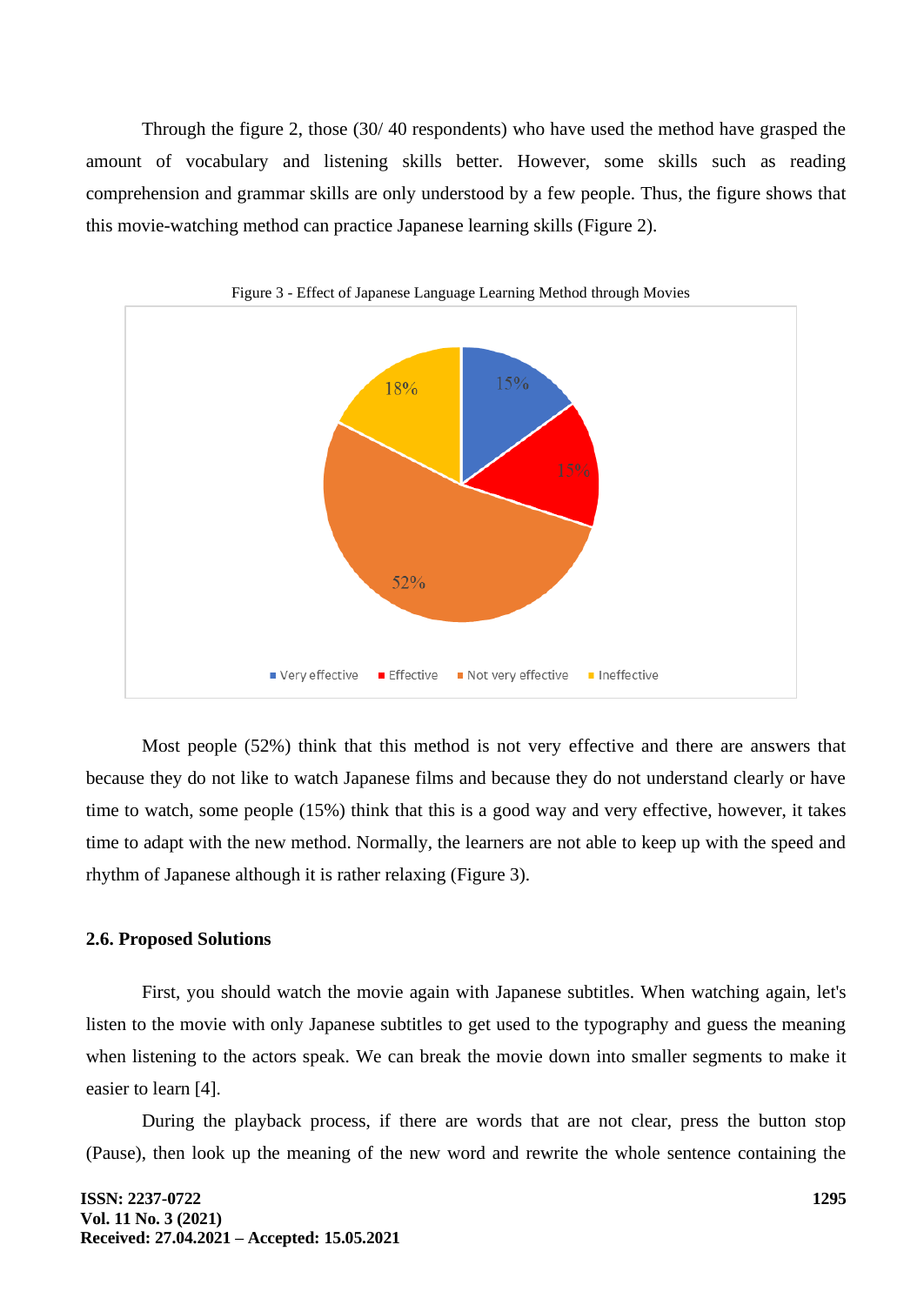new word to save to memorize and make use of. If the meaning of the movie is clear, we can watch Japanese subtitles several times without pressing stop [8].

Next is the combination of listening practice with speaking practice. When watching the movie, we can both practice listening and speaking Japanese. If the movie has Japanese subtitles as well, speaking practice will be too easy [9]. But most of the films have only Vietnamese subtitles. So we can practice speaking in short sentences and conversations of the characters [10]. Trying to imitate tone and incorporate more of your emotions when you speak is a great way to improve your speaking and listening skills.

Finally, watch movies without subtitles. When we have a certain amount of Japanese knowledge it is entirely possible to watch movies without subtitles. From there you will be able to improve your listening comprehension skills more [6].

## **3. Conclusion**

This study aims to help intermediate Japanese learners with a certain vocabulary and grammar can apply the method of learning through movies to cultivate a lot of knowledge about Japanese culture and communication. The results show that this learning method is not surely effective. However, through the survey, most Japanese moviegoers can learn a lot because watching movies brings entertainment, satisfies curiosity and helps viewers improve their vocabulary and listening comprehension skills.

# **References**

Junjie, S., Nishihara, Y., & Yamanishi, R. (2018). A System for Japanese Listening Training Support with Watching Japanese Anime Scenes. *Procedia Computer Science*, *126*, 947-956.

Chan, Y.H., & Wong, N.L. (2017). Learning Japanese through anime. *Journal of Language Teaching and Research, 8*(3), 485-495.

Nishihara, Y., Yamanishi, Y., & Fukumoto, J., (2017). Estimating the difficulty of anime lines using Japanese words and grammar levels. *In Artificial Intelligence Society National Convention Proceedings 31st National Convention* (2017) (4F14-4F14). General Incorporated Association Artificial Intelligence Society.

Chan, Y.H., & Wong, N.L. (2017). Learning Japanese through anime. *Journal of Language Teaching and Research*, *8*(3), 485-495.

Kaur, N., Othman, N.A., & Adli, H.W. (2020). The Development of a Multimedia Application in Learning Japanese. *Journal of Emerging Economies and Islamic Research*, *8*(3), 40-61.